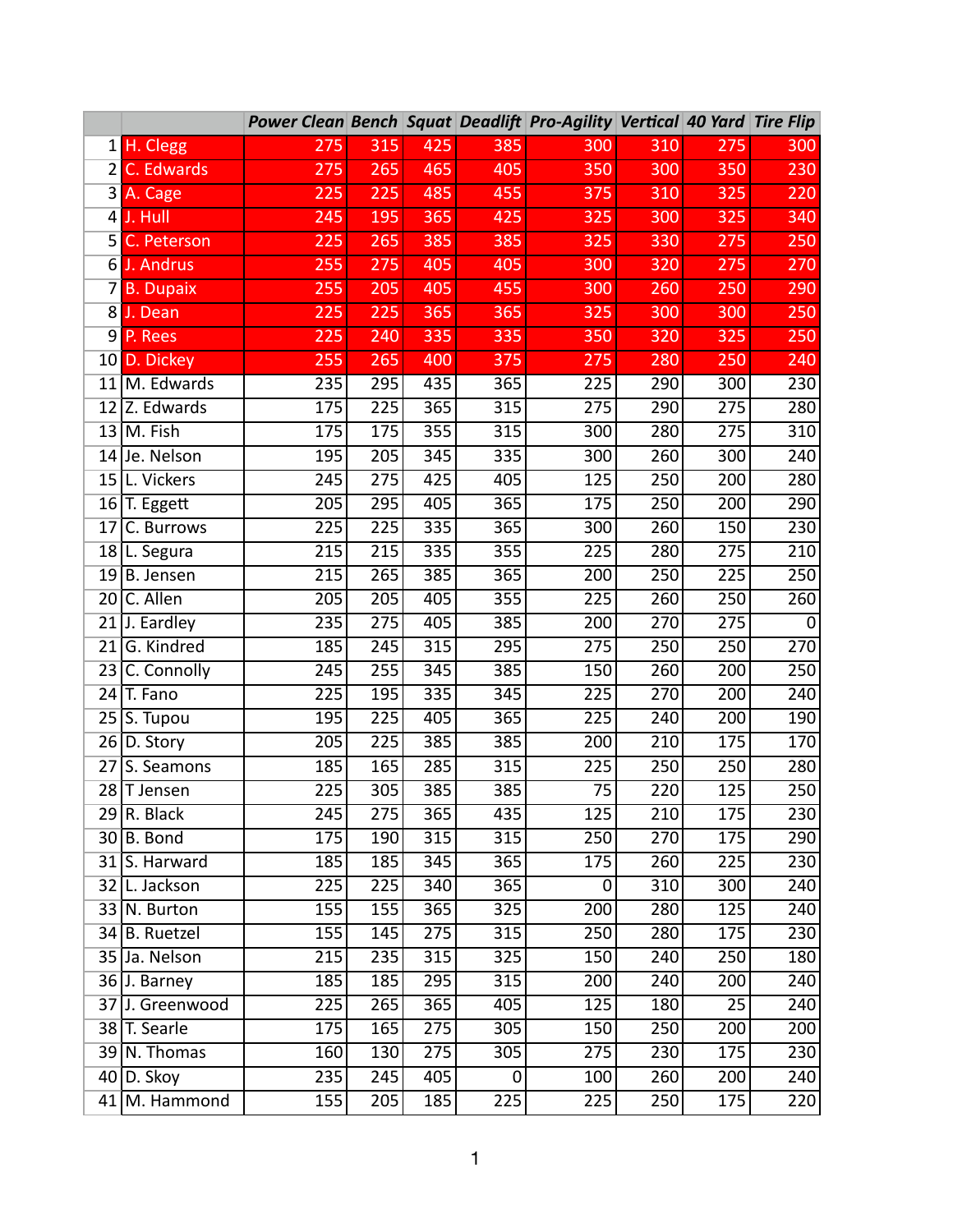| 42   | H. Adams          | 195              | 285              | 355              | 405            | 50               | 160              | 25               | 210              |
|------|-------------------|------------------|------------------|------------------|----------------|------------------|------------------|------------------|------------------|
| 43   | <b>B.</b> Kaufman | 155              | 150              | 225              | 295            | 275              | 240              | 225              | $\mathbf 0$      |
| 43   | Z. Kongaika       | 195              | 255              | $\overline{505}$ | 425            | $\overline{25}$  | 190              | $\overline{25}$  | 170              |
| 45   | H. Michaelis      | 135              | 175              | 295              | 295            | $\overline{200}$ | 250              | $\overline{125}$ | $\overline{200}$ |
| 46 l | J. Chandler       | $\overline{225}$ | 225              | $\Omega$         | 365            | $\overline{250}$ | $\overline{310}$ | 0                | 230              |
| 47   | A. Brady          | $\overline{205}$ | $\overline{240}$ | 405              | 365            | $\overline{25}$  | 200              | $\overline{25}$  | $\overline{220}$ |
| 48   | D. Gurney         | 185              | 275              | 385              | 405            | $\overline{25}$  | 160              | $\overline{25}$  | 180              |
|      | 49 R. Hendrickson | 165              | 135              | 315              | 225            | 275              | 290              | $\overline{200}$ | $\overline{250}$ |
| 50   | C. Garratt        | 175              | 275              | 385              | 375            | 75               | 180              | 25               | 200              |
| 51   | G. Hansen         | 185              | 190              | $\overline{0}$   | 335            | 250              | 230              | 125              | 180              |
| 52   | S. Shipley        | 125              | 175              | 285              | 255            | 250              | 0                | 150              | 230              |
|      | 53 B. Golightly   | 175              | 155              | 275              | 275            | 250              | 240              | 125              | 250              |
| 54   | L. Higbee         | 155              | 135              | $\frac{1}{245}$  | 275            | 250              | 270              | $\overline{225}$ | $\mathbf 0$      |
| 55   | M. Hallam         | $\mathbf 0$      | 175              | $\mathbf 0$      | $\overline{0}$ | $\overline{300}$ | 260              | $\overline{300}$ | $\overline{260}$ |
|      | 56 A. Demonja     | 175              | $\overline{215}$ | 295              | 345            | 50               | $\overline{1}90$ | 25               | 130              |
| 57   | W. Fulilangi      | 215              | 235              | 365              | $\Omega$       | 50               | $\overline{240}$ | 100              | 230              |
|      | 58 D. Gaisford    | 155              | 185              | $\overline{265}$ | 295            | 100              | $\overline{200}$ | $\overline{50}$  | 160              |
|      | 59 D Perez        | 155              | 175              | $\overline{275}$ | 300            | 100              | 150              | $\overline{75}$  | 170              |
|      | 60 A. Codrington  | $\overline{115}$ | 115              | 205              | 255            | $\overline{125}$ | $\overline{240}$ | 100              | 110              |
| 61   | <b>B.</b> Fenn    | 0                | 195              | $\overline{0}$   | 0              | $\overline{25}$  | 170              | $\overline{25}$  | 190              |
| 62   | C. Harmon         | 0                | 135              | $\overline{0}$   | $\overline{0}$ | 250              | 0                | $\overline{200}$ | $\mathbf 0$      |
|      | 63 E. Metcalf     | 0                | $\mathbf 0$      | $\mathbf 0$      | 315            | 0                | $\mathbf 0$      | $\overline{25}$  | $\overline{0}$   |
| 64   | G. Moon           | $\overline{0}$   | $\overline{205}$ | $\overline{0}$   | $\overline{0}$ | 125              | 190              | $\overline{25}$  | $\overline{0}$   |
|      | $65$ H. Seals     | 195              | 195              | $\overline{0}$   | $\overline{0}$ | 0                | 0                | $\overline{0}$   | $\overline{0}$   |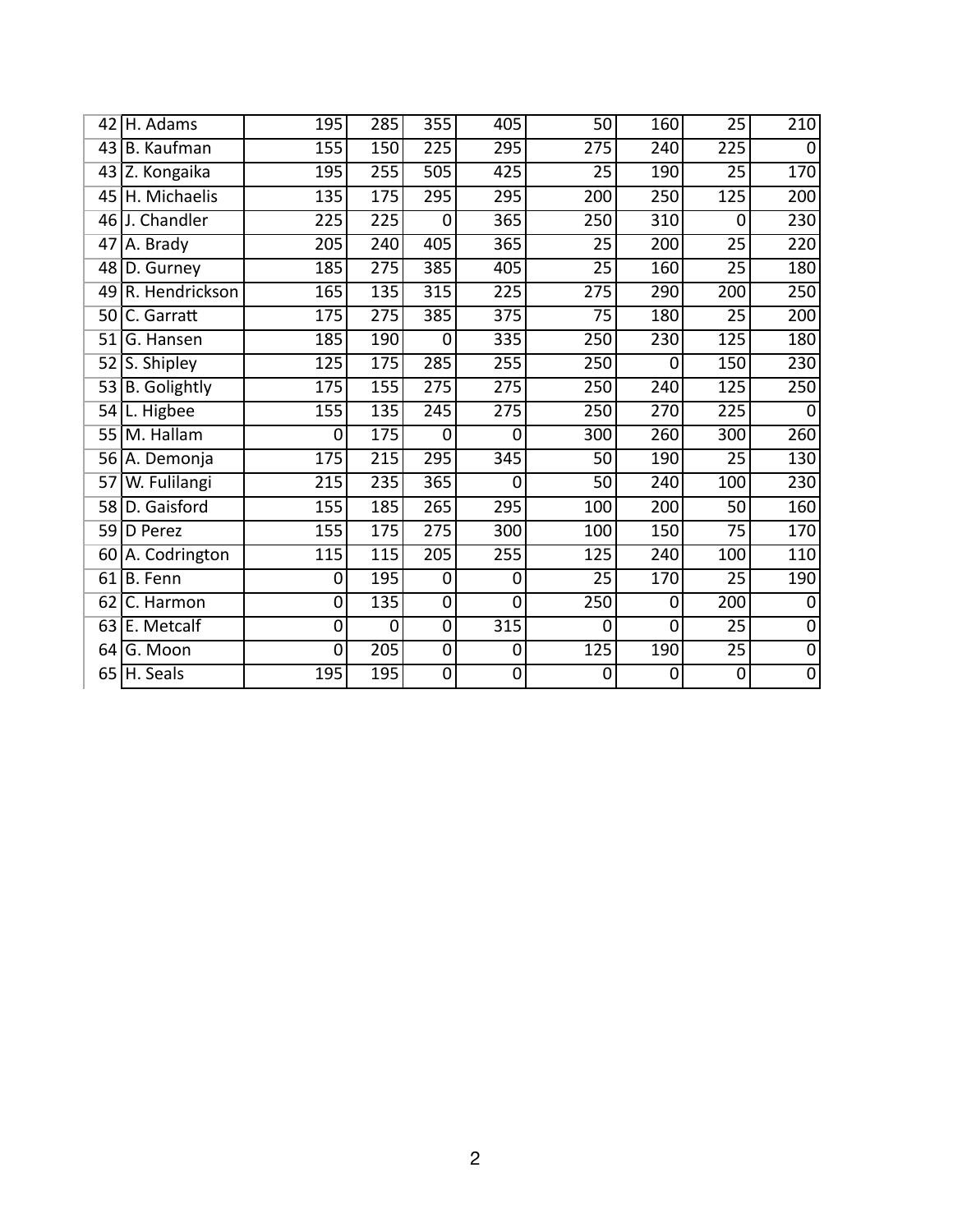| <b>Jump Rope Will Drill Total</b> |                  |                   |
|-----------------------------------|------------------|-------------------|
| 148                               | 395              | 3128              |
| 94                                | 354              | 3088              |
| 114                               |                  | 325 3059          |
| 135                               | 387              | 3042              |
| 150                               |                  | 370 2960          |
| 69                                | 362              | 2936              |
| 106                               |                  | 387 2913          |
| 150                               |                  | 388 2893          |
| 142                               |                  | 365 2887          |
| 127                               |                  | 363 2830          |
| 114                               |                  | 334 2823          |
| 124                               | 372              | 2696              |
| $\overline{118}$                  | $\overline{392}$ | 2695              |
| 138                               | 373              | $\sqrt{2691}$     |
| $\overline{133}$                  | 330              | 2668              |
| $\overline{114}$                  | 351              | 2650              |
| 177                               | 381              | 2648              |
| 138                               | $\overline{357}$ | 2605              |
| 79                                | 359              | 2593              |
| $\overline{112}$                  | 304              | 2581              |
| 137                               | 355              | 2537              |
| $\overline{119}$                  | 333              | 2537              |
| 101                               | 337              | 2528              |
| 96                                | 361              | 2492              |
| $\overline{115}$                  | $\overline{322}$ | 2482              |
| 143                               | 378              | 2476              |
| 131                               | 366              | 2452              |
| 93                                | 363              | 2426              |
| $\overline{52}$                   | 310              | $24\overline{22}$ |
| $\overline{123}$                  | $\overline{305}$ | 2408              |
| 106                               | 330              | 2406              |
| 0                                 | 325              | 2330              |
| 102                               | 349              | 2296              |
| 100                               | 364              | 2289              |
| 0                                 | 355              | 2265              |
| 0                                 | 356              | 2216              |
| 0                                 | 334              | 2164              |
| 107                               | 322              | 2149              |
| 97                                | 264              | 2141              |
| 80                                | 356              | 2121              |
| 77                                | 375              | 2092              |